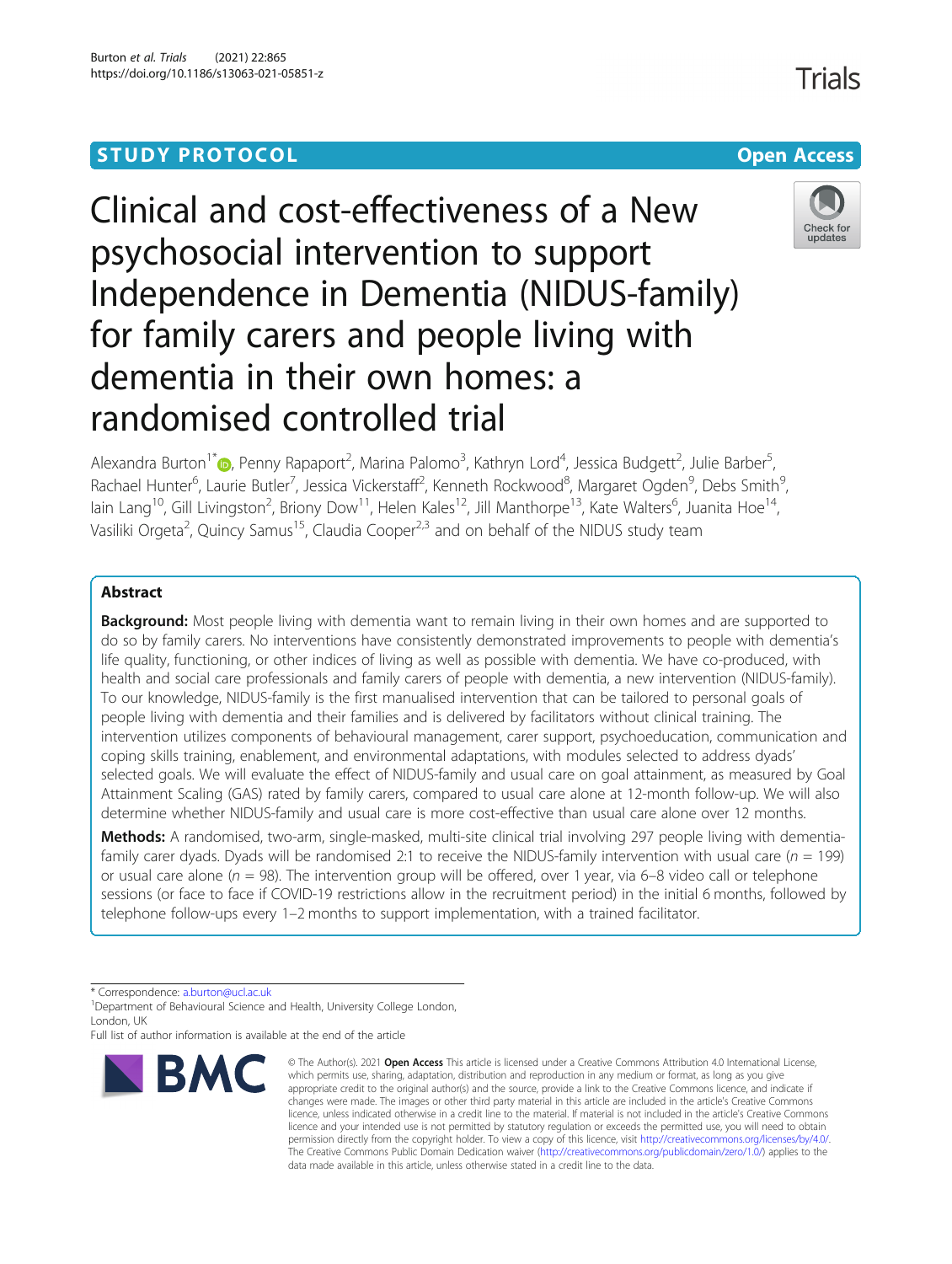Discussion: Increasing the time lived at home by people living with dementia is likely to benefit lives now and in the future. Our intervention, which we adapted to include remote delivery prior to trial commencement due to the COVID-19 pandemic, aims to address barriers to living as well and as independently as possible that distress people living with dementia, exacerbate family carer(s) stress, negatively affect relationships, lead to safety risks, and frequently precipitate avoidable moves to a care home.

Trial registration: International Standard Randomised Controlled Trials Number [ISRCTN11425138](https://doi.org/10.1186/ISRCTN11425138). Registered on 7 October 2019

Keywords: Dementia, Family carer, Psychosocial intervention, Independence

## Administrative information

Note: the numbers in curly brackets in this protocol refer to SPIRIT checklist item numbers. The order of the items has been modified to group similar items (see [http://www.equator-network.org/reporting-guidelines/](http://www.equator-network.org/reporting-guidelines/spirit-2013-statement-defining-standard-protocol-items-for-clinical-trials/) [spirit-2013-statement-defining-standard-protocol-items](http://www.equator-network.org/reporting-guidelines/spirit-2013-statement-defining-standard-protocol-items-for-clinical-trials/)[for-clinical-trials/](http://www.equator-network.org/reporting-guidelines/spirit-2013-statement-defining-standard-protocol-items-for-clinical-trials/)).

| Title $\{1\}$                   | Clinical and cost-effectiveness of a<br>New psychosocial intervention to<br>support Independence in Dementia<br>(NIDUS) for family carers and people<br>living with dementia in their own<br>homes: A randomised controlled<br>trial                                                                                                                                                                                                                                                                                                                                                                                      |                                                               | nhs.uk Claudia Cooper<br>The Centre for Applied Dementia<br>Studies, University of Bradford, Bradford,<br>UK<br>Kathryn Lord k.lord1@ucl.ac.uk<br>Faculty of Science and Engineering,<br>Anglia Ruskin University, Cambridge, UK<br>Laurie Butler laurie.butler@anglia.ac.uk<br>Division of Geriatric Medicine,                                                                                                                                                                                                                                                                               |
|---------------------------------|---------------------------------------------------------------------------------------------------------------------------------------------------------------------------------------------------------------------------------------------------------------------------------------------------------------------------------------------------------------------------------------------------------------------------------------------------------------------------------------------------------------------------------------------------------------------------------------------------------------------------|---------------------------------------------------------------|-----------------------------------------------------------------------------------------------------------------------------------------------------------------------------------------------------------------------------------------------------------------------------------------------------------------------------------------------------------------------------------------------------------------------------------------------------------------------------------------------------------------------------------------------------------------------------------------------|
| Trial registration {2a and 2b}. | International Standard Randomised<br>Controlled Trials Number: ISRC<br>TN11425138 https://doi.org/10.1186/<br><b>ISRCTN11425138</b>                                                                                                                                                                                                                                                                                                                                                                                                                                                                                       |                                                               | Dalhousie University, Halifax, Canada<br>Kenneth Rockwood<br>Kenneth.Rockwood@Dal.Ca<br>Alzheimer's Society Research Network                                                                                                                                                                                                                                                                                                                                                                                                                                                                  |
| Protocol version {3}            | Protocol Version 3 (06/04/2020)                                                                                                                                                                                                                                                                                                                                                                                                                                                                                                                                                                                           |                                                               | Volunteers, London, UK<br>Margaret Ogden                                                                                                                                                                                                                                                                                                                                                                                                                                                                                                                                                      |
| Funding {4}                     | This work is supported by Alzheimer's<br>Society (UK) and is being carried out<br>within the University College London<br>(UCL) Alzheimer's Society Centre of<br>Excellence for Independence at home,<br>NIDUS (New Interventions in Dementia<br>Study) programme (Alzheimer's Society<br>Centre of Excellence grant (AS-PR2-16-<br>$002$ ).                                                                                                                                                                                                                                                                              |                                                               | margaretogden@hotmail.com Debs<br>Smith debesmith1970@gmail.com<br>College of Medicine and Health,<br>University of Exeter, Exeter, UK<br>lain Lang i.lang@exeter.ac.uk<br>National Ageing Research Institute,<br>Royal Melbourne Hospital, Victoria,<br>Australia<br>Briony Dow B.Dow@nari.edu.au                                                                                                                                                                                                                                                                                            |
| Author details {5a}             | Department of Behavioural Science and<br>Health, University College London,<br>London, UK<br>Alexandra Burton; a.burton@ucl.ac.uk<br>Division of Psychiatry, University<br>College London, London, UK<br>Penny Rapaport; p.rapaport@ucl.ac.uk<br>Jessica Budgett j.budgett@ucl.ac.uk<br>Victoria Vickerstaff v.vickerstaff@ucl.ac.uk<br>Claudia Cooper claudia.cooper@ucl.ac.<br>uk Gill Livingston g.livingston@ucl.ac.uk<br>Vasiliki Orgeta v.orgeta@ucl.ac.uk<br>Department of Statistical Science,<br>University College London, London, UK<br>Julie Barber j.barber@ucl.ac.uk<br>Research Department of Primary Care |                                                               | Department of Psychiatry and<br>Behavioral Sciences, UC Davis Health,<br>University of California, California, USA<br>Helen Kales hckales@ucdavis.edu<br>NIHR Policy Research Unit in Health and<br>Social Care Workforce, King's College<br>London, London, UK<br>Jill Manthorpe jill.manthorpe@kcl.ac.uk<br>Division of Nursing, School of Health<br>Sciences, City University of London,<br>London, UK<br>Juanita Hoe Juanita.Hoe@city.ac.uk<br>Department of Psychiatry and<br>Behavioral Sciences, Johns Hopkins<br>University, Baltimore, Maryland, USA<br>Quincy Samus qmiles@jhmi.edu |
|                                 | and Population Health, University<br>College London, London, UK<br>Rachael Hunter r.hunter@ucl.ac.uk Kate<br>Walters kwalters@ucl.ac.uk                                                                                                                                                                                                                                                                                                                                                                                                                                                                                   | Name and contact<br>information for the trial<br>sponsor {5b} | Joint Research Office, UCL<br>Gower Street,<br>London WC1E 6BT<br>Email: uclh.randd@nhs.net                                                                                                                                                                                                                                                                                                                                                                                                                                                                                                   |
|                                 | Camden and Islington NHS Foundation<br>Trust, London, UK<br>Marina Palomo Marina.Palomo@candi.                                                                                                                                                                                                                                                                                                                                                                                                                                                                                                                            | Role of sponsor {5c}                                          | Neither the study sponsor (UCL Joint<br>Research Office), nor the funder                                                                                                                                                                                                                                                                                                                                                                                                                                                                                                                      |

#### Administrative information (Continued)

Title {1} Clinical and cost-effectiveness of a

trial

New psychosocial intervention to support Independence in Dementia (NIDUS) for family carers and people living with dementia in their own homes: A randomised controlled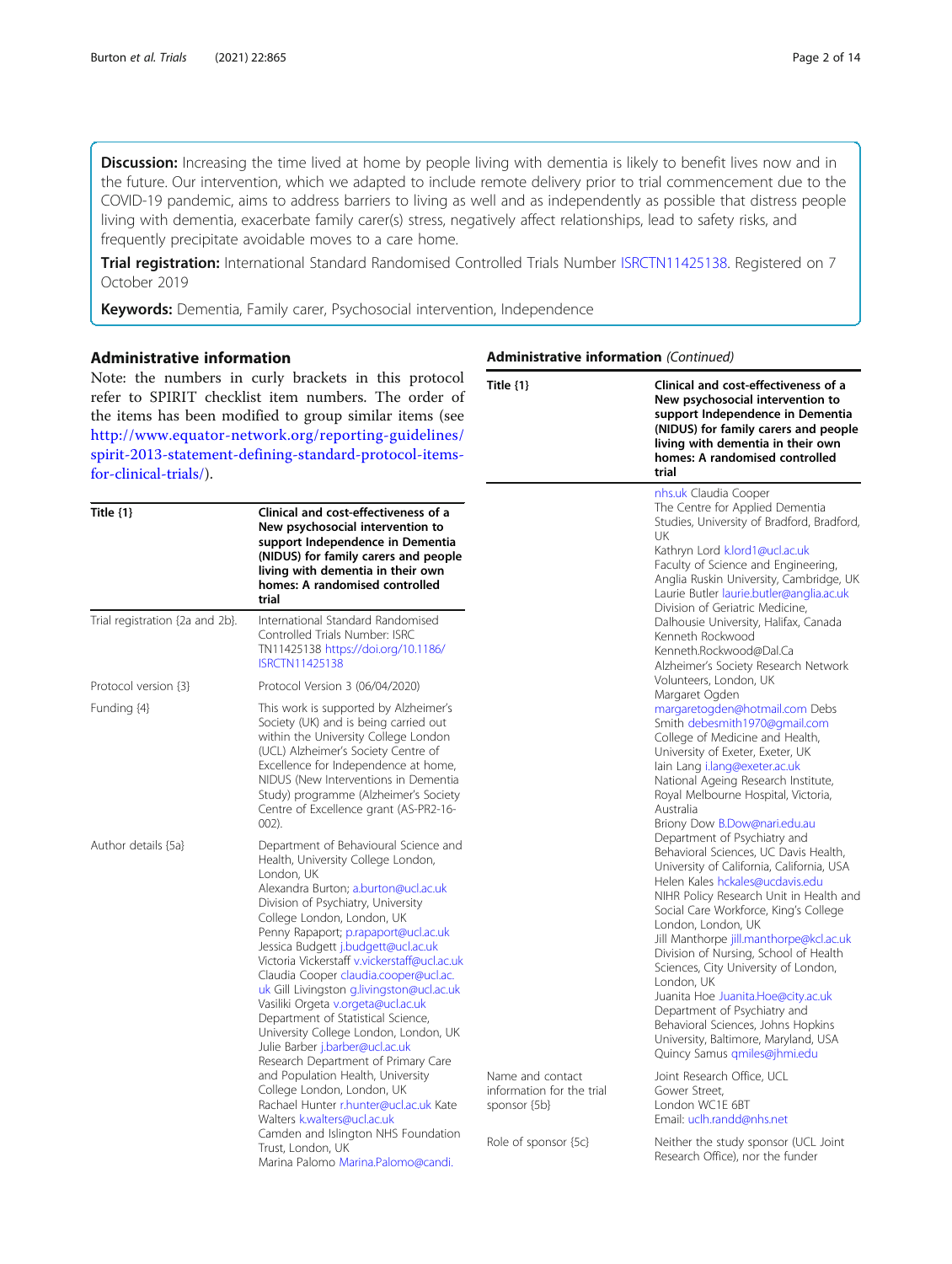#### Administrative information (Continued)

| Title $\{1\}$ | Clinical and cost-effectiveness of a<br>New psychosocial intervention to<br>support Independence in Dementia<br>(NIDUS) for family carers and people<br>living with dementia in their own<br>homes: A randomised controlled<br>trial                                                        |  |
|---------------|---------------------------------------------------------------------------------------------------------------------------------------------------------------------------------------------------------------------------------------------------------------------------------------------|--|
|               | (Alzheimer's Society) have been<br>involved in study design; collection,<br>management, analysis, and<br>interpretation of data; writing of the<br>report; or the decision to submit the<br>report for publication. They do not<br>have ultimate authority over any of<br>these activities. |  |

## Introduction

## Background and rationale {6a}

Most people with dementia want to remain living in their own homes and are supported to do so by family carers. In the UK, 61% of people with dementia live in the community [[1\]](#page-12-0). Unfortunately, care at home often breaks down, necessitating a move to a care home, which can be sudden. Challenging or distressing behaviours leading to family carer stress, challenging relationships with home care services, poor self-care, and home safety risks are common reasons for this [[2\]](#page-12-0).

NHS England's Well Pathway for Dementia and other national initiatives stress the importance of promoting independence for people living with dementia [[3\]](#page-12-0). Living well with dementia has been conceptualised as living with quality of life, choice, autonomy, dignity, and as independently as possible. To our knowledge, only two interventions have demonstrated efficacy in enabling people with dementia to remain in their own homes for longer, to date. Both were delivered in the USA, by clinically trained staff. They were individually tailored and goal focussed [\[4](#page-12-0), [5](#page-12-0)].

In stream one of the NIDUS study, we carried out qualitative interviews [[6,](#page-12-0) [7\]](#page-12-0) and worked with our public and patient involvement (PPI) co-production group and practitioners, to develop the theoretical model underpinning our intervention [\[8](#page-12-0)] to support people with dementia to attain goals they and their family carers considered critical to living as well as possible at home. The intervention is fully manualised and modular, so it can be tailored to the needs of each dyad. Modules draw on behavioural management techniques, enablement strategies, communication, carer support, and psychoeducation strategies, with material selected from existing interventions [[9](#page-12-0)–[12\]](#page-12-0) and newly developed by the coproduction group. We tested the feasibility of the intervention with 14 people living with dementia/family carer dyads. We found it to be acceptable to participants, and we used these findings to modify the training and intervention booklets in preparation for the full trial, based on feedback from participants receiving the intervention and the researchers delivering it [\[13\]](#page-12-0).

Our NIDUS-family intervention is delivered to people with dementia and family carers by NIDUS facilitators (graduate psychologists/social researchers with relevant experience but without formal clinical training) with supervision, training, and clinical oversight, so it can be widely implemented and give value if effective.

We originally planned to deliver the NIDUS-family intervention face-to-face to people in their homes; however, just before the trial started, lockdown restrictions due to the COVID-19 pandemic were imposed in the UK. Following discussion with our PPI members and project management team, we adapted delivery to online video or telephone sessions, so participants could continue to receive it until it is deemed safe for researchers to meet with participants face-to-face. We also adapted our intervention content, specifically to signpost to remote rather than face-to-face services, to acknowledge the restricted options for outdoor activity and the stresses of living through the pandemic lockdown. Most psychological interventions (NHS and research) for people living with dementia are being delivered remotely at the time of writing due to the needs for social distancing during the pandemic. This has illustrated the possibilities of remote delivery as well as challenges. Interventions can be potentially delivered in people's homes very cost-effectively through video calling or over the telephone, and catchment areas can be widened. Not everyone has access to video calling, however, and engaging dyads over telephone alone may be particularly challenging.

Eight-five percent of people asked by the Alzheimer's Society said they would want to stay at home for as long as possible if diagnosed with dementia  $[14]$  $[14]$ . The purpose of our intervention, to increase the time lived at home, and life quality of people living with dementia by supporting them and their family carers, is all the more pertinent in the current climate, with provision of support services diminished by the COVID-19 restrictions [[15\]](#page-12-0). We have selected Goal Attainment Scaling (GAS) as our primary outcome, asking dyads to set goals that reflected what they considered most important in enabling them to live as well and as independently as possible at home. GAS can detect individualised, clinically meaningful outcomes [\[16](#page-12-0)], through measuring the extent to which individual patients or their families meet goals that they set. It has been used across many types of interventions and several conditions with heterogeneous outcomes, including dementia  $[17–19]$  $[17–19]$  $[17–19]$  $[17–19]$ , where it has been the primary outcome in clinical trials [\[20](#page-12-0), [21](#page-12-0)].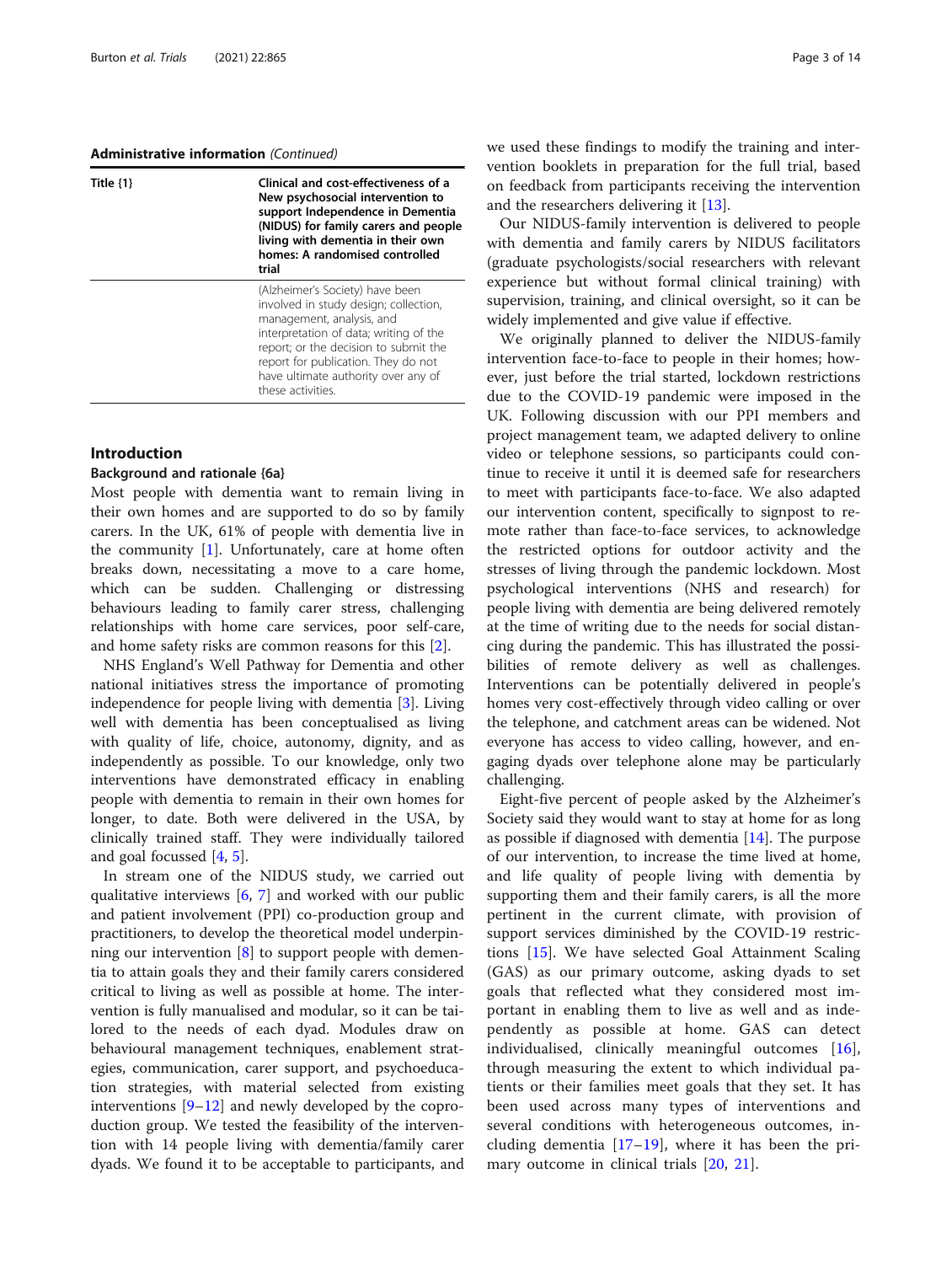## Objectives {7}

The primary objective of the trial is to evaluate the effect of NIDUS-family and usual care on goal attainment as measured by Goal Attainment Scaling (GAS) rated by family carers, compared to usual care alone, at 12 month follow-up.

The secondary objectives are to evaluate the effect of NIDUS-family and usual care compared to usual care at 12 month follow-up on:

- Researcher rated Goal Attainment Scaling (GAS) scores [[21](#page-12-0), [22\]](#page-12-0)
- Functional independence (basic and instrumental activities of daily living) as measured by the Disability Assessment for Dementia Scale (DADS) [[23](#page-13-0)].
- Quality of life of the person living with dementia as measured by the Dementia Quality of Life Scale (DEMQOL) and/or the DEMQOL proxy completed by the family carer [[24](#page-13-0)];
- Neuropsychiatric symptoms as measured by the Neuropsychiatric Inventory (NPI) [[25](#page-13-0)];
- Family carer quality of life as measured by the CarerOol [\[26](#page-13-0)];
- Apathy in the person living with dementia as measured by the brief Dimensional Apathy Scale (b-DAS) [[27](#page-13-0)];
- Family carer anxiety and depression as measured by the Hospital Anxiety and Depression Scale (HADS) [[28](#page-13-0)];
- Potentially abusive behaviours of family carers as measured by the Modified Conflict Tactics Scale [[29](#page-13-0)];
- Service use and care costs assessed using the Client Services Receipt Inventory (CSRI) [\[30\]](#page-13-0);
- Duration of time living at home (time spent living at home during the study, up to the point of, if they occur, hospitalisation without return home, move to a care home or death).

## Trial design {8}

The trial is a two-armed, parallel group, single masked, multi-site, superiority randomised controlled trial. Randomisation is blocked and stratified by site using a 2:1 allocation ratio (two dyads are randomised to the intervention group for every one dyad randomised to the usual care group).

# Methods: participants, interventions, and outcomes

#### Study setting {9}

We are recruiting potential participants via clinicians and research nurses working in NHS Trust memory clinics/older adult mental health services and GP practices based in London, Bradford, Leeds, Hull, Oxfordshire, Buckinghamshire, Kent, Essex, and Surrey and directly via the recruitment database Join Dementia Research and Twitter. Subsequent to protocol amendments made in response to COVID-19 and before study commencement, informed consent, outcome assessments, and intervention delivery are conducted via telephone or video call, depending on individual participant preference; prior to COVID-19 restrictions, we expected that outcome assessments and intervention sessions would be face to face, and if restrictions are lifted and it is safe to do so during our recruitment period (planned: April 2020 to February 2022), we will also offer this option to participants. At time of writing (October 2020), all trial processes have been conducted remotely. A list of study sites can be found here: [https://](https://www.ucl.ac.uk/psychiatry/research/mental-health-neuroscience-department/nidus/about-nidus-study/stream-2-nidus-family) [www.ucl.ac.uk/psychiatry/research/mental-health](https://www.ucl.ac.uk/psychiatry/research/mental-health-neuroscience-department/nidus/about-nidus-study/stream-2-nidus-family)[neuroscience-department/nidus/about-nidus-study/](https://www.ucl.ac.uk/psychiatry/research/mental-health-neuroscience-department/nidus/about-nidus-study/stream-2-nidus-family) [stream-2-nidus-family](https://www.ucl.ac.uk/psychiatry/research/mental-health-neuroscience-department/nidus/about-nidus-study/stream-2-nidus-family).

## Eligibility criteria {10}

People living with dementia/family carer dyads who meet the following inclusion criteria will be recruited:

#### People living with dementia

- Documented diagnosis of dementia of any type and severity
- Adults aged 18+ (no upper age limit)
- Living in their own homes (including sheltered accommodation, where staff are not on site 24 h a day): alone or with others
- Have a family carer/friend willing to participate in the study who is in regular (at least weekly face-toface or telephone) contact with them;

## Family carers/friends

- Family member or friend of the person living with dementia
- Have at least weekly face-to-face or telephone contact with the person living with dementia (not necessarily living with them)
- English speaking

People will be excluded from participation in the study if they meet any of the following criteria:

#### People living with dementia

- Receiving palliative care support and considered to be in the last 6 months of their life
- Currently enrolled in another intervention trial/ research study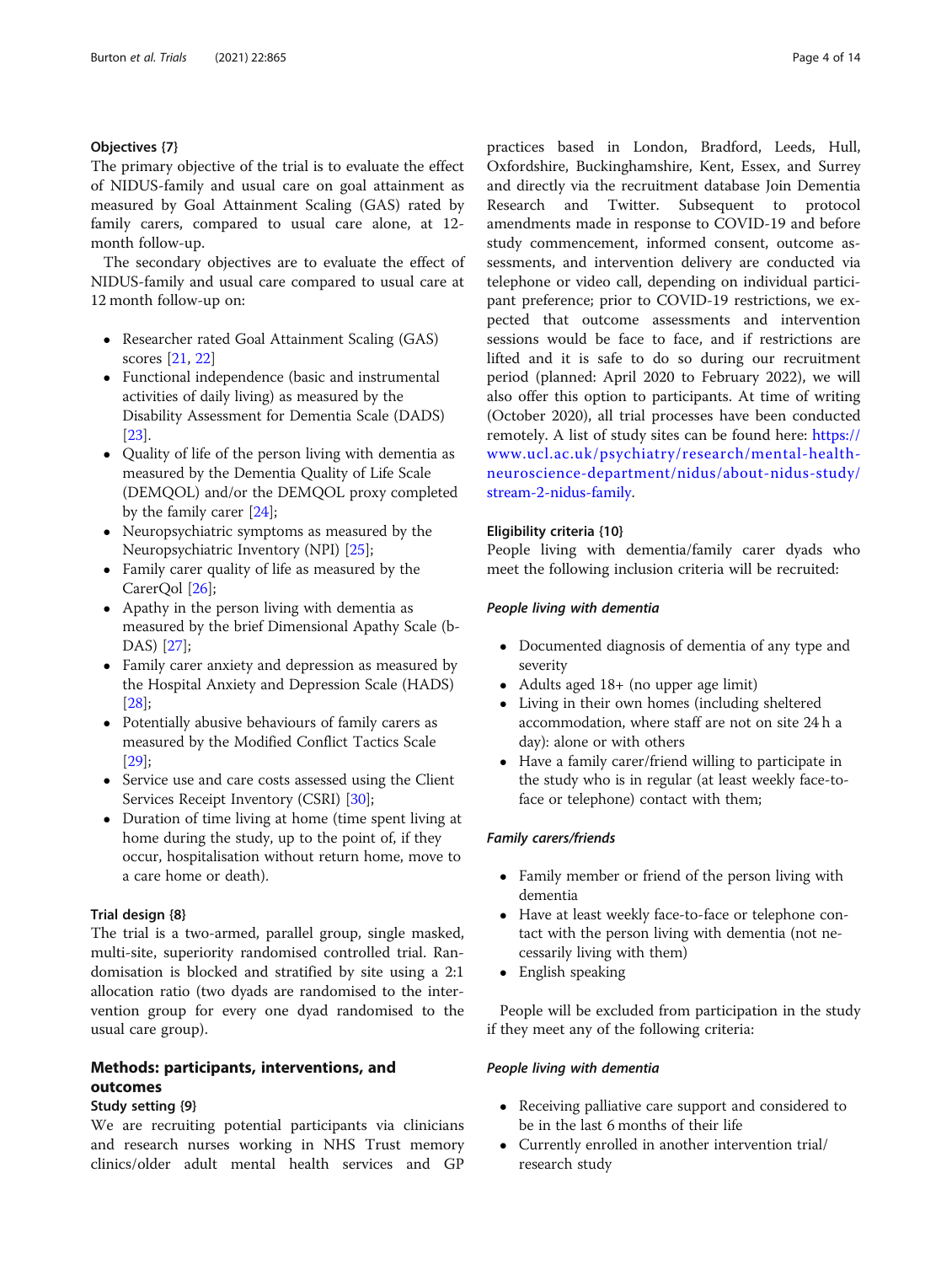## Family carers

- Lack capacity to consent
- Currently enrolled in another intervention trial/ research study
- Unable to identify three goals that support living well/independence at home and within the intervention remit at baseline

#### Who will take informed consent? {26a}

Trained researchers will assess capacity to consent. They will obtain verbally-recorded or written informed consent (by post after phone or video call discussion; or face to face if COVID-19 restrictions allow) from each family carer and person living with dementia prior to participation, following adequate explanation of the aims, methods, anticipated benefits, and potential hazards and burdens of the trial. Consent will be sought at least 24 h after potential participants have been given the study documentation. The researcher will explain that participants are under no obligation to enter the trial and that they can withdraw at any time during it, without having to give a reason. Family carers of people who lack capacity to consent will be asked to complete a consultee declaration form on behalf of their relative with dementia.

## Additional consent provisions for collection and use of participant data and biological specimens {26b}

We will not collect biological specimens from participants, so this section does not apply.

## Interventions

#### Explanation for the choice of comparators {6b}

Participants randomised to the control group will continue to receive usual care from NHS memory services, GP practices, and any other health and social care services during the trial period. The Quality and Outcomes Framework (QOF) recommends the development of dementia care plans that address physical and mental health, communication arrangements with secondary care, and identification of a carer in primary care and a face-to-face review every year; in practice, around half of people living with dementia in the UK have a documented annual review [\[31](#page-13-0)].

## Intervention description {11a}

The intervention is delivered over a 1 year period: 6–8 manualised sessions within the first 6 months, by video call/telephone (with potential for face to face when COVID-19 restrictions permit), followed by catch-up calls every 1–2 months (at preference of participating dyad) to review progress towards goals and troubleshoot any difficulties for the remainder of the intervention

period. The manualised sessions are tailored to participant's preferences and needs for staying independent at home. In session one, the facilitator explores the participant's identified goals and maps them to a menu of training modules, based on their priorities and concerns around maintaining independence at home. They also explore their support networks and identify gaps, signposting participants to existing resources and services. The modules include information and strategies addressing the following areas:

- Accepting care, arranging, and planning for the future
- Communicating with people living with dementia, family, and professionals
- Managing behaviours and challenging behaviours
- Managing physical health conditions
- Exercise, activity, and mobility
- Managing low mood, anxiety, and apathy<br>• Carer wellbeing and support
- Carer wellbeing and support<br>• Safety, environment, telecare
- Safety, environment, telecare, strategies supporting functioning at home
- Relaxation and stress management strategies
- Sleep, diet, and healthy routines

Each of these modules, if selected, is completed over 1–3 sessions; so, we anticipate most dyads will have the opportunity to complete between 2 and 4 modules. At the final appointment (the 6th, 7th or 8th session depending on the needs and preference of the dyad), the facilitator brings together old and new strategies that have worked to help the participant formulate a final action plan. They then conduct telephone calls every 1– 2 months to offer support and guidance on implementing strategies and to troubleshoot any problems. Sessions are delivered to family carers and people living with dementia together or to the family carer alone. This is agreed with each dyad (depending on their goals and circumstances) so that the most appropriate arrangement is made for each session for each dyad.

The University College London (UCL) and University of Bradford (UoB) employed facilitators have been trained to deliver the NIDUS-family intervention to people living with dementia at home and their family carers. The intervention delivery training is provided by members of the research team (including an old age psychiatrist (CC), clinical psychologists (MP/PR) and the trial manager (AB), and research network volunteers from the Alzheimer's Society (MO, DS). Initial training took place over 9 days face to face between January and March 2020. Taught content included clinical skills, taught by a clinical psychologist, with most of the time spent role-playing the sessions to practice delivery and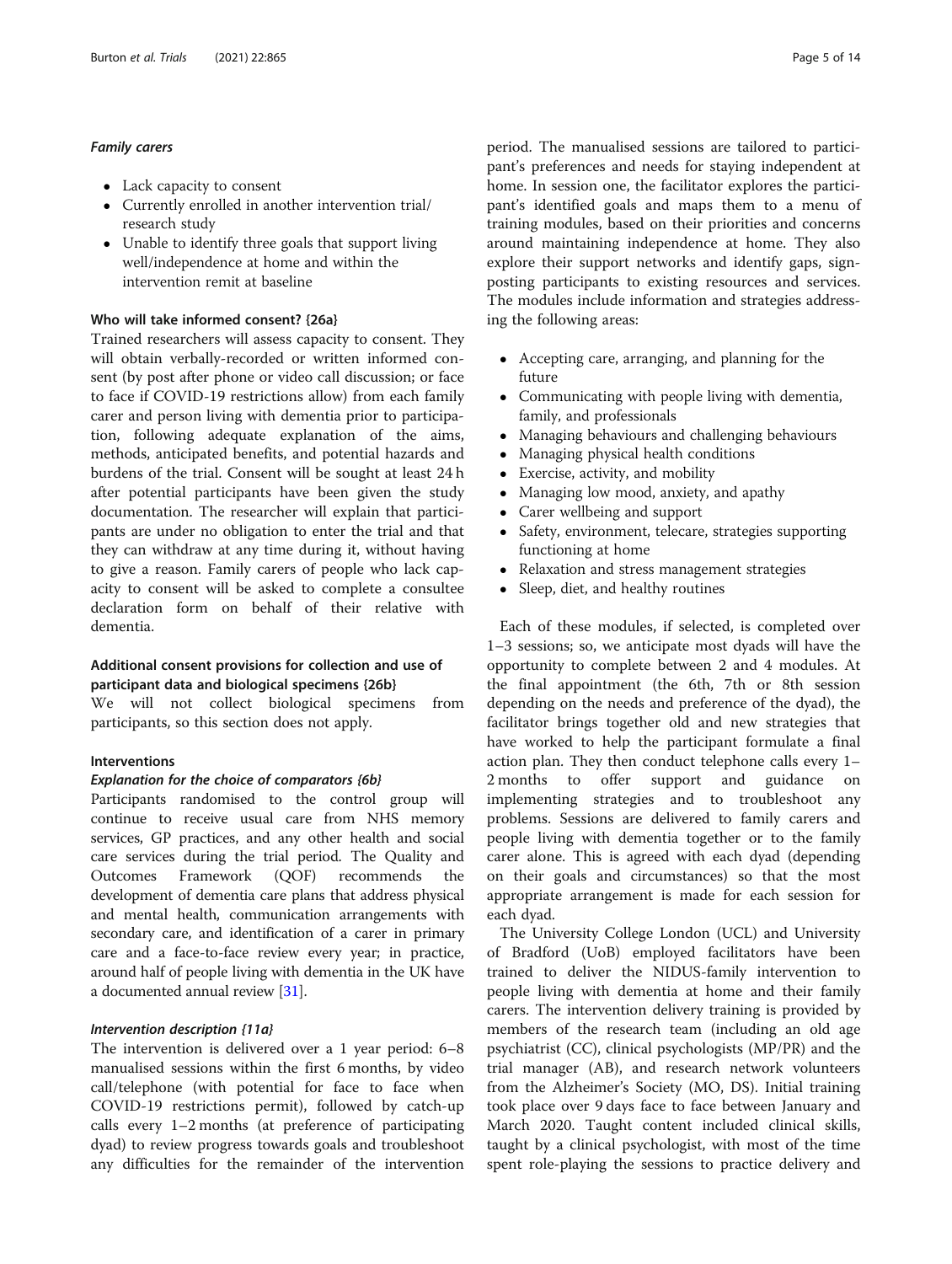troubleshoot scenarios that might arise. Role plays were conducted within the UCL/UoB research teams, and facilitators also role played sessions with PPI representatives with experience of caring, who then gave feedback to the research team. Facilitators were signed off to deliver the first intervention session, subsequent intervention sessions, and the final intervention session using written sign off sheets completed by members of the research team delivering the training. Facilitators attend group supervision with a qualified clinical psychologist every two weeks and can access individual support between formal supervision sessions if needed.

# Criteria for discontinuing or modifying allocated interventions {11b}

The intervention has been modified in response to feasibility testing in a previous study [\[13](#page-12-0)], and therefore, no further modifications to the intervention are planned. The intervention is currently being delivered online/by telephone as opposed to face-to-face in response to restrictions imposed by the COVID-19 pandemic to ensure participant and facilitator safety. The psychosocial intervention has been assessed as low risk; therefore, we have not set criteria for discontinuation; however, participants may decide to discontinue the intervention sessions or withdraw from the project at any point. If participants decline the intervention at any point, they will be asked if they would still wish to meet with the researchers completing outcome assessments. Although it will be stressed that participants can withdraw at any time without giving a reason, any assessments that have been collected to that point will be retained and contact with participants will be maintained unless researchers are told otherwise. All contacts with participants and reasons for withdrawing from the intervention or study will be documented on the study database.

#### Strategies to improve adherence to interventions {11c}

We are flexible in terms of delivery; this may enable a subject to participate who would like to manage the time commitment the intervention requires—for example by sending material in advance and holding a session of reduced length or combining two sessions into one longer session where this is preferred by the participant. Should a family carer withdraw from the intervention, we will explore the possibility of involving a second family carer, and, if they are eligible and willing, we would consent them into the trial and invite them to complete the primary outcome (GAS) and other proxy complete follow-up questionnaires, but not the follow-up questionnaires that relate to family carer wellbeing. We will record and report where these adaptations are made to support retention of participants in the trial. Facilitators will receive guidance in the form of intervention protocols and manuals. Throughout the trial, facilitators will be supervised to ensure adherence to protocol, with weekly update and monitoring meetings. Audio recordings of 20% of intervention appointments will be used to assess fidelity to the intervention manual, and details of how these will be rated are below.

## Relevant concomitant care permitted or prohibited during the trial {11d}

All relevant concomitant care and interventions are permitted during the trial. Many of the people with dementia taking part will be taking medications for dementia symptoms and co-existing long-term conditions as well as receiving health and/or social care services. All prescribed medications and service use will be recorded as part of the CSRI data collection. Participants enrolled in other intervention research studies at the time of recruitment will not be eligible to take part in the study.

#### Provisions for post-trial care {30}

There are no arrangements to provide the intervention to participants after the trial.

#### Outcomes {12}

All outcomes will be collected at baseline and 6 and 12 months.

#### Primary outcome

• The primary outcome is functioning of the person with dementia assessed using family carer rated Goal Attainment Scaling (GAS) at 12 months follow-up. GAS is valid, reliable, and responsive to change in function in people with dementia living at home up to 12 months [\[21,](#page-12-0) [22](#page-12-0)]. Trained researchers will work with family carers and people living with dementia to set SMART (Specific, Measurable, Achievable, Realistic and Time-bound) goals across domains including: cognition, instrumental activities of daily life/self-care, mood, behaviour, and mobility. Family carers will evaluate 'performance' of the person living with dementia (or carer wellbeing if the goal relates to this) on a minimum of three and maximum of five goals set at baseline, on a 5-point scale ranging from 'much worse' to 'much better' than expected. As people will have different goals and numbers of goals, a summary formula standardises the degree of goal attainment  $[21]$ , analysed as a change score. We will calculate GAS for people with dementia who have died, using procedures outlined by Gordon et al. [[32](#page-13-0)]. Where death was unexpected, attainment in each domain will be rated as − 2. Where death was expected (we exclude clients who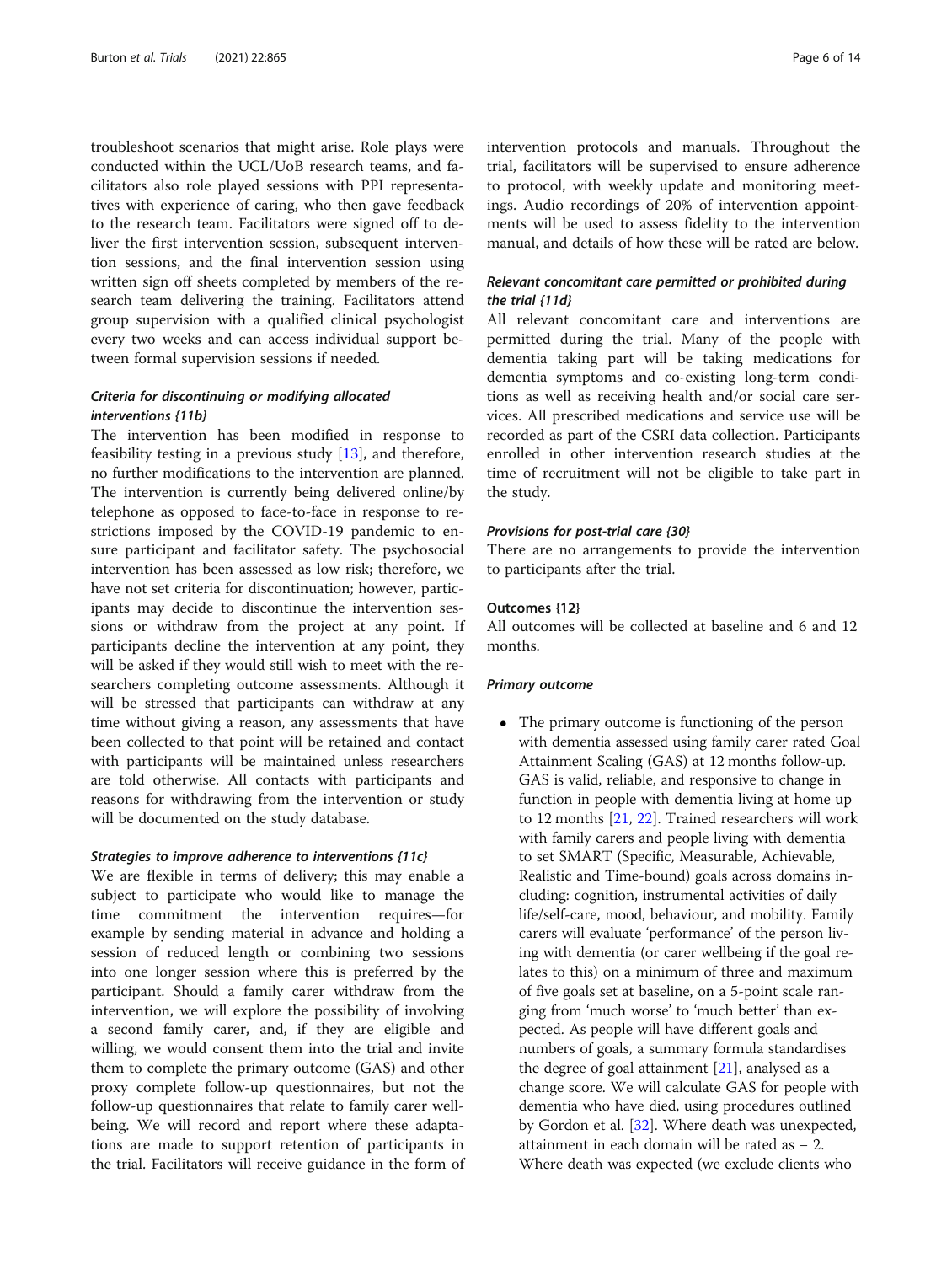<span id="page-6-0"></span>are considered to be in their last 6 months of life, but circumstances can change and we follow-up clients for 1 year), goals will be rated as achieved prior to death.

#### Secondary outcomes

Researchers conducting follow-up assessments are asked to provide their own rating on Goal Attainment Scaling [[22,](#page-12-0) [33\]](#page-13-0).

Family carers are asked to proxy-complete:

- Disability Assessment for Dementia Scale (DADS), a standard measure of functional independence (basic and instrumental activities of daily living) [[23](#page-13-0)].
- DEMQOL proxy, a widely used measure of quality of life of people with dementia [\[24\]](#page-13-0);
- Neuropsychiatric Inventory (NPI) [[25](#page-13-0)];
- CarerOol [\[26](#page-13-0)];
- The brief Dimensional Apathy Scale (b-DAS) [\[27](#page-13-0)];

# Table 1 Participant timeline through the study

- Hospital Anxiety and Depression Scale (HADS) [[28](#page-13-0)];
- Modified Conflict Tactics Scale to measure potentially abusive behaviours [[29](#page-13-0)]
- Client Services Receipt Inventory (CSRI) [[30](#page-13-0)] including home care, hospitalisations, respite, and all-cause time to transition from home.
- People with dementia complete, if they are able to:
- Goal Attainment Scaling [\[21,](#page-12-0) [22\]](#page-12-0), and<br>• DEMOoL to rate their quality of life [1]
- DEMQoL to rate their quality of life [\[24](#page-13-0)]

## Participant timeline {13}

Table 1 details the schedule and timing of assessments. T9 and T14 represent the 6- and 12-month follow-up points respectively. In the intervention group, the 6-8 main intervention sessions occur between 0 and 6 months (time point 0 and t9) and follow-up phone calls to support implementation between T9 (6 months) and T14 (12 months). Process evaluation interviews will be

|                                                        | Study period |                                       |                                                                                                 |
|--------------------------------------------------------|--------------|---------------------------------------|-------------------------------------------------------------------------------------------------|
|                                                        |              | Enrollment Baseline and<br>allocation | Post allocation<br>Final<br>Qualitative<br>follow-up<br>interviews                              |
| Timepoint                                              | $-t_1$       | $\mathbf 0$                           | $t_1$ $t_2$ $t_3$ $t_4$ $t_5$ $t_6$ $t_7$ $t_8$ $t_9$ $t_1$ $t_1$ $t_1$<br>$t_{14}$<br>$t_{15}$ |
|                                                        |              |                                       | $12 \t 13$<br>10<br>11                                                                          |
| Enrollment                                             |              |                                       |                                                                                                 |
| Eligibility checks                                     | X            |                                       |                                                                                                 |
| Informed consent                                       | Χ            |                                       |                                                                                                 |
| Allocation                                             |              | $\times$                              |                                                                                                 |
| Intervention delivery                                  |              |                                       |                                                                                                 |
| NIDUS-family Intervention sessions                     |              |                                       | $X$ $X$ $X$ $X$ $X$ $X$ $X$ $X$                                                                 |
| NIDUS-family telephone follow-<br>ups                  |              |                                       | X X X X X                                                                                       |
| Assessments                                            |              |                                       |                                                                                                 |
| Participant demographics                               |              | $\boldsymbol{\mathsf{X}}$             |                                                                                                 |
| Goal Attainment Scaling (GAS)                          |              | $\boldsymbol{\mathsf{X}}$             | $\boldsymbol{\mathsf{X}}$<br>$\times$                                                           |
| Disability Assessment for<br>Dementia Scale (DADS)     |              | $\times$                              | $\times$<br>$\times$                                                                            |
| DEMQOL/DEMQOL proxy                                    |              | $\times$                              | $\times$<br>$\times$                                                                            |
| Neuropsychiatric Inventory                             |              | $\times$                              | $\times$<br>$\times$                                                                            |
| CarerQol                                               |              | $\times$                              | $\times$<br>$\times$                                                                            |
| Brief Dimensional Apathy Scale                         |              | X                                     | Χ<br>Χ                                                                                          |
| Hospital Anxiety and Depression<br>Scale (HADS)        |              | $\times$                              | X<br>$\times$                                                                                   |
| Client Services Receipt Inventory<br>(CSRI)            |              | $\times$                              | $\times$<br>$\times$                                                                            |
| Modified Conflict Tactics Scale                        |              | $\times$                              | $\boldsymbol{\mathsf{X}}$<br>X                                                                  |
| Acceptability of intervention<br>(intervention group)  |              |                                       | $\mathsf X$                                                                                     |
| Qualitative interviews (10% of<br>intervention sample) |              |                                       | $\times$                                                                                        |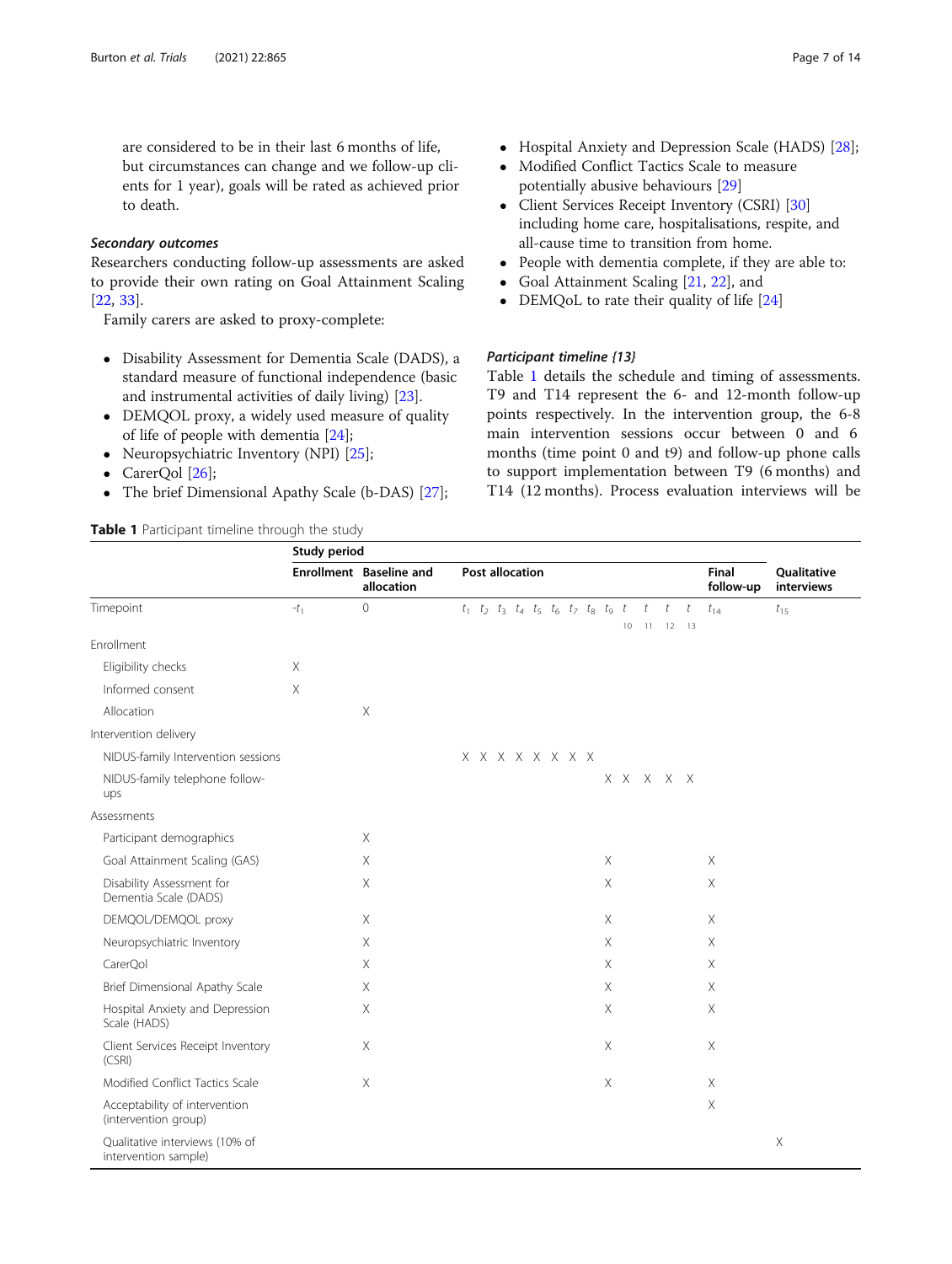conducted after all the main outcomes have been completed (T15).

#### Sample size {14}

The sample size calculation is based on the primary comparison of Goal Attainment Scaling change scores at 12 months between the intervention and usual care groups. Assuming a moderate effect size of 0.5 [\[34](#page-13-0)], 198 intervention and 99 control subjects are required to detect such a difference at a 5% significance level (2 tailed) with 90% power. The calculation includes an inflation for clustering due to therapist in the intervention arm (intracluster correlation coefficient  $(ICC) = 0.05$  average cluster size = 20) and for up to 15% loss to follow-up [[35\]](#page-13-0). The calculation of sample size was carried out using STATA version 14.

#### Recruitment {15}

Researchers will recruit 297 family carer-people with dementia dyads from memory services or older adult mental health services in NHS Trusts and GP practices supported by the Clinical Research Networks (CRNs): North Thames, Thames Valley and South Midlands, North West London, Kent, Surrey and Sussex, and Yorkshire and Humber. We will aim to recruit 10–20 dyads per trust or GP practice area.

Clinicians and research nurses are asked to contact potential participants during the recruitment period. Verbal permission will be sought from the person living with dementia and the family carer (if present) from the identifying clinician/research nurse, and they will contact the researcher either by telephone or secure email to inform them of any interested participants. The researcher will then contact the person living with dementia and their family carer at least 24 h after the participant information sheet (PIS) has been given by the clinician/research nurse in person, 48 h if it has been sent via email, or at least 72 h if it has been sent by post.

A mail out will also be conducted to all potentially eligible participants at participating GP practices. The mail out will contain the relevant PIS and a letter asking the family carer or person with dementia to indicate their interest in participating in the study either by calling a researcher or returning a reply slip. As researchers receive responses, they will contact the person with dementia and their family carer to answer any questions they may have, check eligibility, determine the context of the situation and relationship, and then, if they would like to, make an appointment to elicit informed consent and conduct the baseline assessment.

The study is also advertised through the social media platform Twitter, the NIDUS study website, and the research organisation Join Dementia Research.

## Assignment of interventions: allocation Sequence generation {16a}

Allocations will be obtained through a remote web based system: [www.sealedenvelope.com](http://www.sealedenvelope.com) provided by PRIMENT Clinical Trials Unit (CTU) and following PRIMENT Standard Operating Procedures (SOP). The randomisation list will be blocked and stratified by site using a 2:1 allocation ratio (two dyads will be randomised to the intervention group for every one dyad randomised to the control). The 2:1 ratio was selected to help enhance recruitment as more people will receive the intervention than not, and because the intervention is modular and highly individualised. By randomising more people to receive it, we will obtain a greater understanding of the intervention and the types of modules selected.

#### Concealment mechanism {16b}

Randomisation status is concealed on the remote web based system: [www.sealedenvelope.com](http://www.sealedenvelope.com) from the researchers conducting outcome assessments. Only the trial manager and the researcher assigned to deliver the intervention are aware of the participant's allocation status.

#### Implementation {16c}

Researchers will enrol participants and collect baseline data. They will enter the data onto the Sealed Envelope database; then, as soon as data entry is complete, they will instigate the randomisation procedure. Sealed envelope provides the allocation on participant registration.

## Assignment of interventions: masking Who will be blinded {17a}

The researchers collecting outcome data are blinded to group allocations. Four-to-six researchers will work in two small teams, and if a researcher delivers the intervention from one team, a researcher from the other team will conduct the outcome assessments for their participants. Clinical supervision will be conducted with the teams separately to avoid unblinding during discussions. It will not be possible to blind trial participants or researchers delivering the intervention to group allocation, nor will it be possible to blind the statisticians analysing the data due to the 2.1 participant allocation ratio, though analyses will not commence until all data are collected and the database has been locked.

## Procedure for unblinding if needed {17b}

Researchers conducting the outcome assessments will remain blinded to participant status throughout the study unless this is accidently disclosed by a participant during outcome assessments. The trial manager will be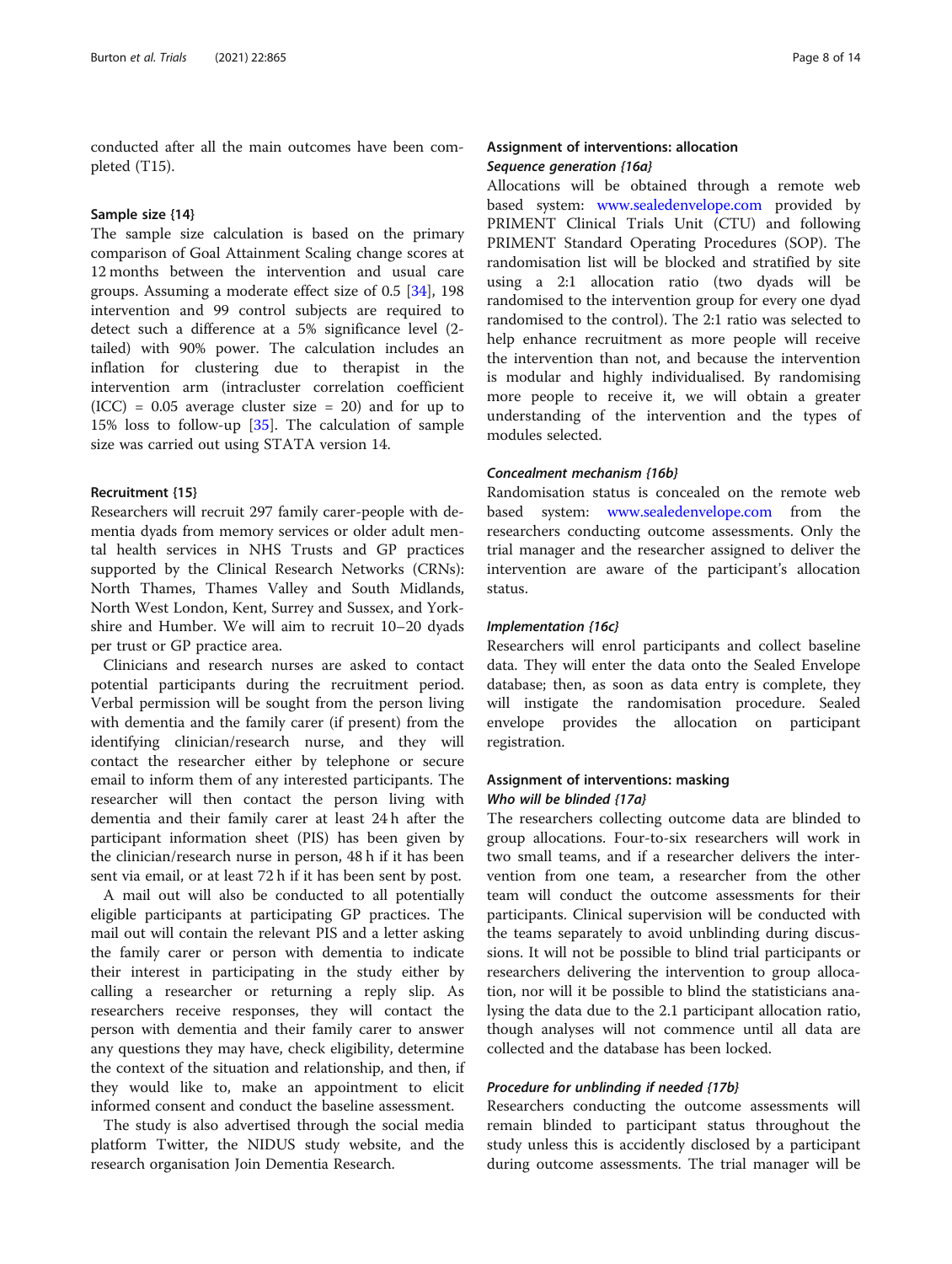aware of treatment allocation status and will inform clinical members of the study team of allocation status if a serious adverse event occurs. No circumstances are envisaged whereby the researchers assessing outcomes will be purposefully unblinded.

## Data collection and management

#### Plans for assessment and collection of outcomes {18a}

Data is collected at baseline and 6- and 12-month follow-up for all participants (Table [1](#page-6-0)). Those in the intervention group are asked to complete an additional measure on acceptability of the intervention at the end of the study. Approximately 10% of participants in the intervention group will participate in an additional qualitative interview about their experiences of receiving the intervention. All researchers are fully trained to use the data collection tools. All outcome assessments will be measured using validated questionnaires (please refer to the 'Objectives' section of this protocol for a list of validated questionnaires that will be used in this trial).

## Plans to promote participant retention and complete follow-up {18b}

While face to face delivery is not possible due to COVID-19 restrictions, we will offer a choice of video call options or telephone contact where participants are unable or do not wish to use video call. Participants will be offered a £20 voucher to thank them for their time after each follow-up appointment (baseline and 6 and 12 months and qualitative interview).

## Data management {19}

Data will be collected from participants manually on trial specific paper case report forms (CRFs) which will then be entered into a web-based clinical data management system, Red Pill, provided by Sealed Envelope through PRIMENT CTU. There is an agreement in place between the sponsor (UCL) and Sealed Envelope to ensure compliance and agreement with clinical trial regulations, GDPR, and data protection laws. Range checks for data values have been built into the database to minimise data entry errors.

Around 20% of GAS assessments and intervention sessions (randomly selected) will be audio-recorded for fidelity checking, and qualitative interviews will be recorded using a password protected recorder. Files will be transferred between a professional transcription service and UCL, UoB, and Anglia Ruskin University (ARU) via a secure server hosted by the transcription service. Audio files will be password protected and stored in separate folders to the transcripts on password-protected computers at UCL, UoB, and ARU and will only be accessible to members of the research team authorised to use them.

#### Confidentiality {27}

Personal data needed to re-contact participants for follow-up assessments and intervention sessions will be held securely on password protected excel spreadsheets on password-protected computers at UCL, UoB, and ARU (all co-applicants on the study). Data will be stored electronically in folders only accessible to the research team. Data collected at baseline and follow-up will be collected on case report forms (CRFs) that will not bear the participant's name; only the participant's trial identification number and date of birth will be used for identification, and this will be clearly explained to the participant in the PIS; these will be held securely in locked premises accessible only to the research team. Consent forms will be held electronically on passwordprotected computers at UCL and UoB. Only members of the research team will have access to these forms.

Audio files from recorded intervention sessions and qualitative interviews will be transcribed and all identifiable information will be removed from the transcripts including any reference to names or places. Audio files will be deleted from the recording device immediately after the safe upload has been confirmed.

## Plans for collection, laboratory evaluation, and storage of biological specimens for genetic or molecular analysis in this trial/future use {33}

We will not be collecting any biological specimens for this study; therefore, this section is not applicable.

## Statistical methods

Following PRIMENT SOP, the detail of statistical analyses will be described in a separate statistical analysis plan that will be agreed before final trial data are made available.

## Statistical methods for primary and secondary outcomes {20a}

Baseline demographic and questionnaire data will be summarised by treatment group using means (with standard deviations), medians (with interquartile ranges), counts, and proportions, as appropriate, to gauge the balance in characteristics between the randomised groups.

#### Primary outcome analysis

Family carer-rated Goal Attainment Scaling (GAS) global mean scores at 12 month follow-up will be summarised for the NIDUS-family and usual care groups using means with standard deviations. The outcome will be compared between the groups using a three level mixed effects model which allows for intervention arm therapist clustering and also includes a random effect for study site. The treatment effect estimate from this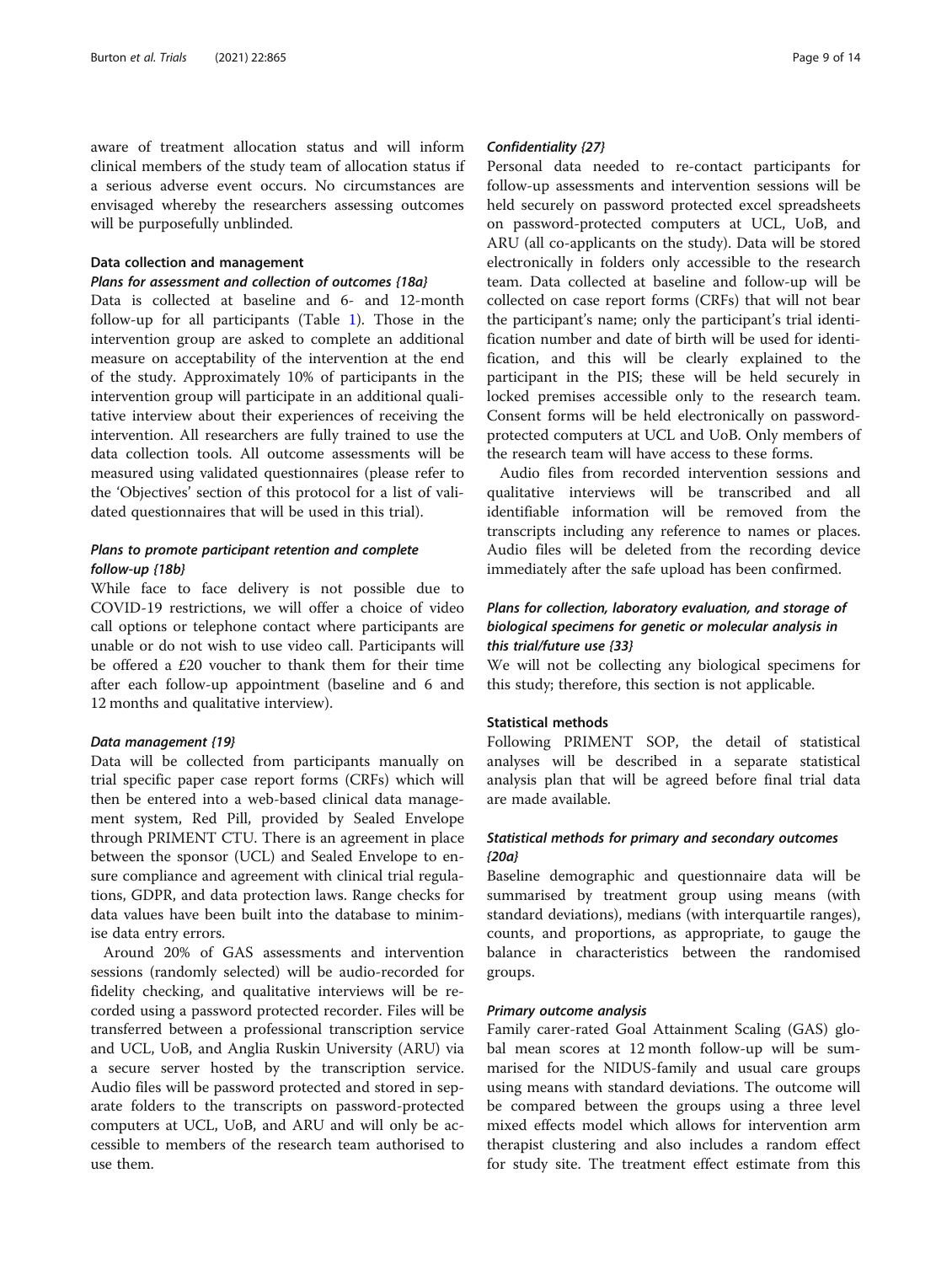model will be the adjusted difference in mean GAS score which will be reported with a 95% confidence interval and P value. Analyses will be carried out based on the intention to treat principle, comparing the groups as randomised regardless of adherence to the intervention.

#### Secondary outcome analysis

Analyses of the continuous secondary outcome scores will take a similar approach to the analysis described for the primary outcome; however, models for these outcomes will additionally include adjustment for the associated baseline measurement.

## Economic evaluation

The incremental cost per quality-adjusted life year (QALY) gained with the NIDUS-family intervention compared to usual care will be calculated over the 12 month duration of the trial. The primary cost analysis will be from NHS and personal and social services perspective and include NIDUS-family intervention cost in the treatment arm and resource use costs in both arms [[36\]](#page-13-0). The cost of the intervention will include the cost of training, supervision, and staff time to deliver NIDUSfamily intervention costed at the relevant staff grade [[37\]](#page-13-0). We will collect information on impact on family carers for a societal perspective analysis. Resource use on health and social care will be collected using an adapted version of the CSRI and will be costed using the most recent nationally published sources [\[37](#page-13-0)].

QALYs will be calculated based on participant and family carer responses to the DEMQOL/DEMQOL proxy using the DEMQOL-U/DEMQOL-U-proxy classification system [\[38](#page-13-0)]. QALYs will be calculated as the area under the curve adjusting for baseline differences.

Means and 95% confidence intervals for all key results will be reported. These will be calculated using bootstrapping, adjusting for baseline and including the same covariates as specified in the statistical analysis plan. In addition, missing data will be addressed as specified in the statistical analysis plan.

Cost-effectiveness planes and cost-effectiveness acceptability curves for a range of values of willingness-topay for a QALY gained will be reported using the bootstrapped results.

## Qualitative analysis of interviews

After completion of final follow-up, a 10% sub sample of participants who received the NIDUS-family intervention will be interviewed to explore their experiences of receiving the intervention and to inform adaptations and improvements to the intervention for wider roll out. This should be sufficient to reach theoretical saturation. People will be purposively recruited with varying sociodemographic characteristics to comprise a maximum

variation sample, and we will invite for interview those who did not complete the intervention as well as completers to gain differing opinions. NVivo software will be used for qualitative data analysis, and a thematic analytic approach to analysing transcripts will be taken [[39\]](#page-13-0). Two researchers will systematically code the transcripts into meaningful fragments and label these initial codes. Discrepancies will be discussed and resolved with the investigators overseeing the trial. The researchers will then organise the data into preliminary themes. They will discuss the coding frames within the NIDUS team using the constant comparison method to identify similarities and differences in the data. Emerging analyses will also be discussed with the NIDUS PPI group. The process evaluation data collection will be led from the ARU site, who are not involved in data collection for the main trial, and they will also lead the analysis of the process evaluation data, to reduce risk of bias.

#### Quantitative evaluation of intervention acceptability

After completion of final (12 month) study outcomes, intervention participants will be asked to rate acceptability of the intervention on a 5-point Likert scale by responding to the statement 'the intervention helped the person I care for' with 1 indicating strongly disagree and 5 indicating strongly agree with space for free text feedback on their experience of receiving the intervention.

## Fidelity analysis

To analyse fidelity of delivery of NIDUS-family, the number of appointments delivered across all intervention participants will be assessed. A random sample of 20% of appointments will be audio-recorded, transcribed, and checklists applied independently by two researchers. A mean fidelity score will be produced by dividing the number of items on the checklist identified as being delivered in the appointment, by the number of items on the checklist that should have been delivered. Thresholds used in other intervention fidelity work will be adopted [\[40\]](#page-13-0): where 81–100% constitutes high fidelity, 51–80% is moderate fidelity, and 50% or lower constitutes low fidelity.

#### Interim analyses {21b}

As this is a trial of a psychosocial intervention and the intervention is low risk, we do not plan interim analyses. Should the independent combined Programme Management Group/Data Monitoring and Ethics Committee (PMG/DMEC) consider it necessary, they will request this and liaise with the CTU and trial sponsor.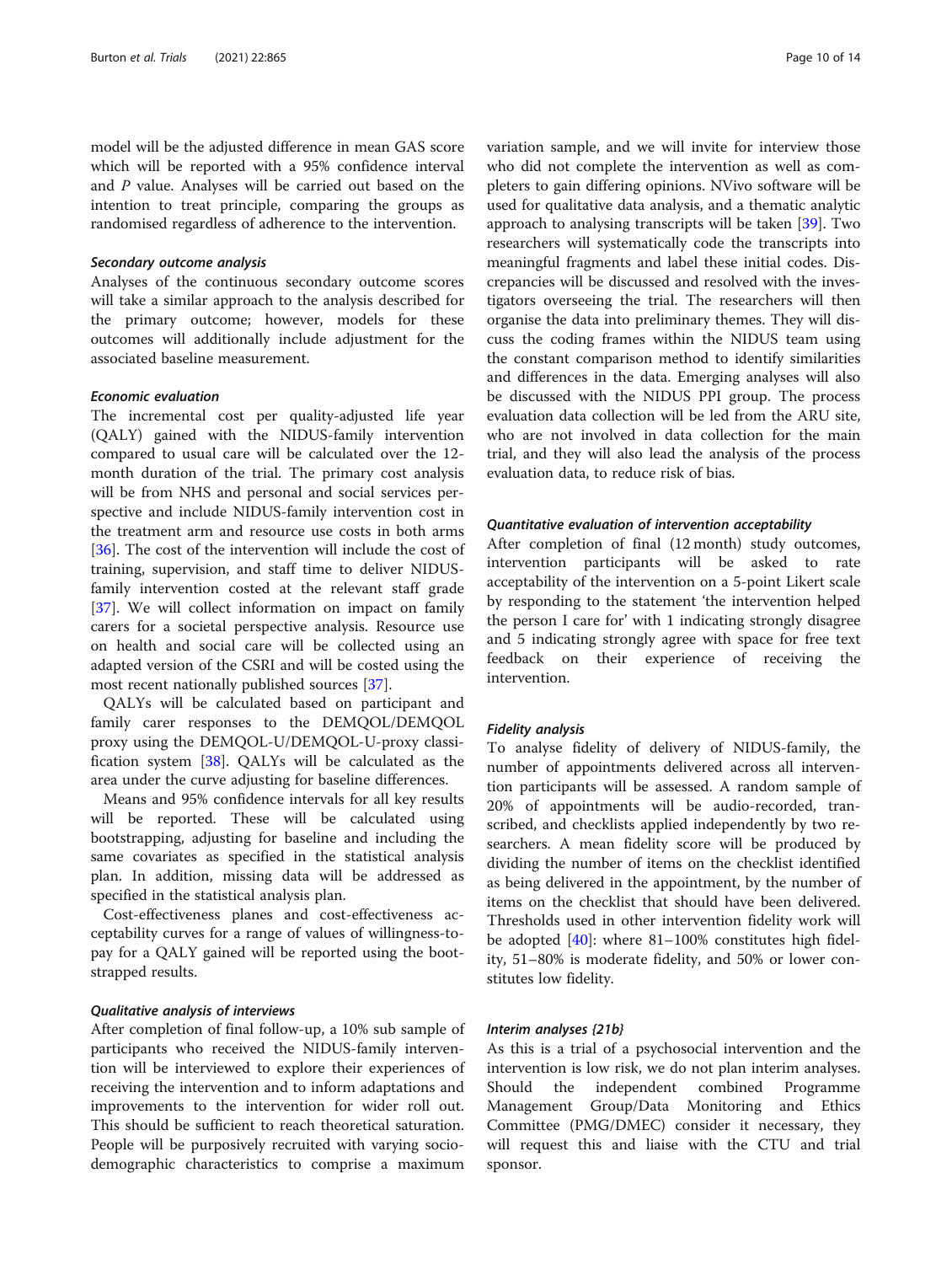## Methods for additional analyses (e.g. subgroup analyses) {20b}

The following supportive analyses will be carried out for the primary and secondary outcomes using the same modelling approaches as described in the 'Statistical methods' section of this protocol:

• Adjusted analyses allowing for other predefined factors related to the outcome (whether the family carer participating was living with the care recipient and whether the care recipient had capacity to give informed consent to participate (as an index of dementia severity)).

• Estimation of the treatment effect adjusting for any concerning imbalances in baseline characteristics.

Subgroup analyses will explore the primary outcome in (1) those who receive a minimum 'dose' of the intervention, relative to the control group and those who do not, and (2) between participants receiving the intervention predominantly by telephone, video call, and (if applicable) face to face (3).

## Methods in analysis to handle protocol non-adherence and any statistical methods to handle missing data {20c}

The number of subjects with missing data by reason will be examined for each randomisation group (and for each outcome). Characteristics of participants with and without missing outcome data will be compared using logistic regression models (with missing yes/no as the outcome) and characteristics that predict missingness identified. In a sensitivity analysis, the treatment effect will then be re-estimated with additional adjustment for baseline predictors of missingness. Further analyses based on multiple imputation methods will be considered if appropriate. Analyses will be carried out based on the intention to treat principle.

## Plans to give access to the full protocol, participant leveldata, and statistical code {31c}

The trial protocol is available via the ISRCTN registry (ISRCTN11425138). Participant-level data will be managed by PRIMENT CTU and made available on request, based on the SOP. The statistical code will be disclosed by the senior statistician on receipt of a reasonable request.

## Oversight and monitoring

## Composition of the coordinating centre and trial steering committee {5d}

The study will be overseen by clinical academics based at UCL Division of Psychiatry, PRIMENT CTU, a Programme Management Group (PMG), and independent trial steering committee (TSC). The PMG will include the chief investigator, co-investigators, the trial manager, trial statisticians, health economists,

researchers, research network volunteers, and representatives from PRIMENT CTU. The PMG will be responsible for overseeing the trial. The TSC will be chaired by an independent clinical academic and will include an independent statistician and three research network volunteers, two PRIMENT CTU representatives alongside the CI, trial manager, and lead statistician for the study.

## Composition of the data monitoring committee, its role and reporting structure {21a}

The DMEC is combined with the PMG, as agreed with PRIMENT CTU and the funder, because this is a low risk intervention trial.

## Adverse event reporting and harms {22}

Any serious adverse events (SAEs) which are classified as related and unexpected will be reported to the chief investigator (CI) of the study in the first instance and the local principal investigator (PI)/participant's GP/ clinician. The TSC and PRIMENT CTU will review serious adverse events and events will be reported to the research ethics committee (REC) that approved the trial. All parties will be kept informed of serious adverse events via the trial manager. All SAEs will be recorded on the online database hosted by Sealed Envelope. The CI/PI or designated researcher will complete the SAE form and the form will be preferably emailed to PRIMENT CTU within 24 h of becoming aware of the event by the trial manager. The CI or PI will respond to any SAE queries raised by the sponsor as soon as possible.

#### Frequency and plans for auditing trial conduct {23}

The PMG will meet approximately twice a year. Its remit is to review recruitment figures, serious adverse events and substantial amendments to the protocol prior to submission to the REC. The study team will also consult the independent TSC twice a year to provide overall supervision of the trial. The TSC will review the recommendations of the PMG and, on consideration of this information, recommend any appropriate amendments/actions for the trial as necessary.

## Plans for communicating important protocol amendments to relevant parties (e.g. trial participants, ethical committees) {25}

The trial manager will submit any protocol amendments to the sponsor for approval prior to submission to the REC. The trial manager will communicate amended and approved documentation to all researchers and research sites involved in the study and will update the trial registry with any additional or revised study information.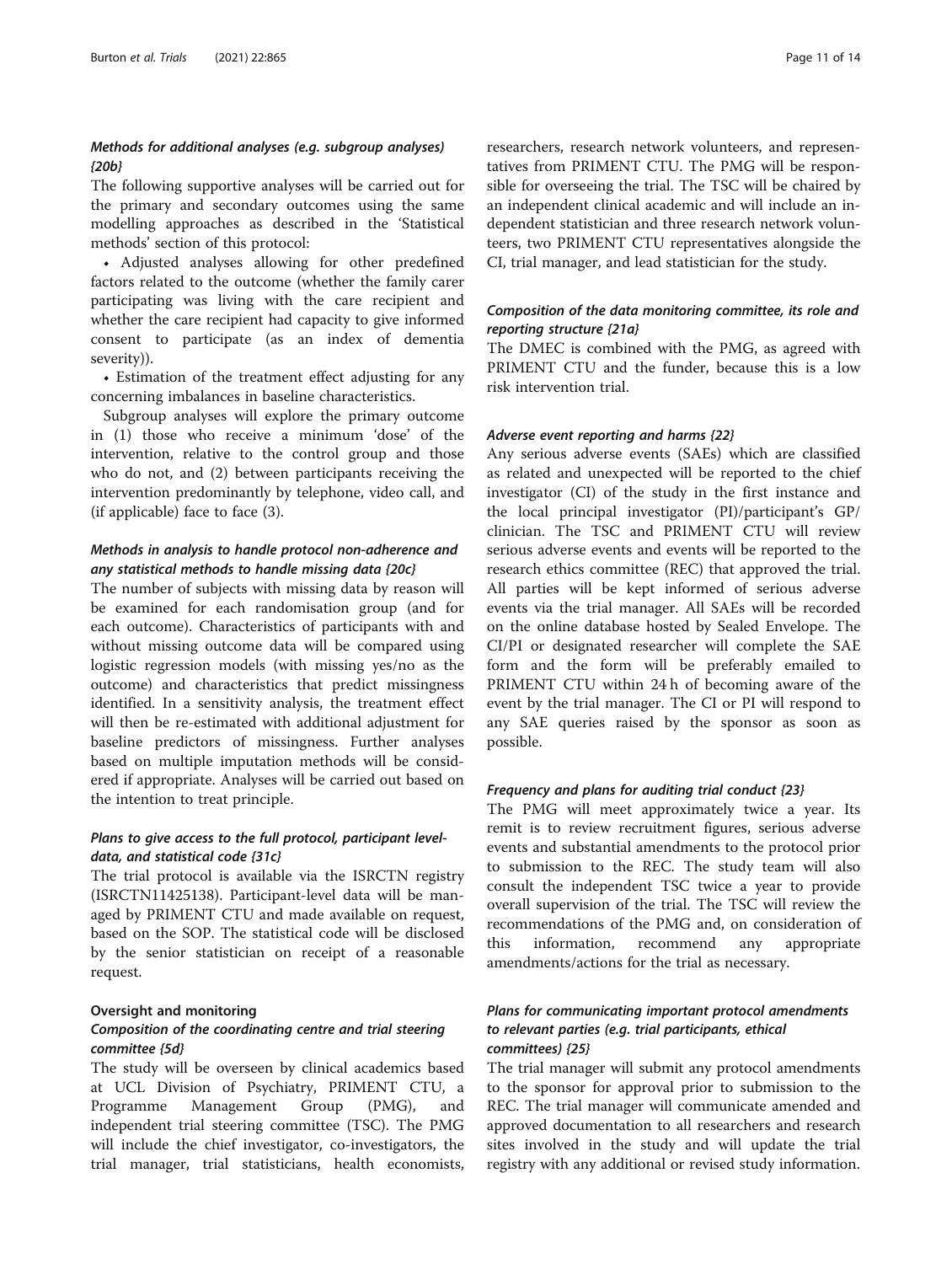#### Dissemination plans {31a}

We will work with our PPI group in developing our dissemination plans. Findings will be disseminated in a peer reviewed journal, at an international conference, and will be presented in appropriate local forums for health and social care professionals. Participants who have indicated they are interested in the results will be sent a lay summary of the findings by post or email.

## **Discussion**

To our knowledge, this is the first manualised intervention tailored to personalised goals of people living with dementia and their families, delivered by facilitators without clinical training. GAS, our selected primary outcome, can detect clinically meaningful outcomes [[16](#page-12-0)], through measuring the extent to which individual patients or their families meet the goals that they set. Our approach of using GAS as both an outcome measure and to directly inform a nonpharmacological intervention for people living with dementia and their families, and to train non-clinical staff to set goals, is novel.

GAS can serve as a co-intervention, where setting a goal is key to achieving it  $[41]$  $[41]$  $[41]$ . For this reason, various means of modifying the process have been developed, including standardised, protocol-specific training [[42](#page-13-0)] and semi-standardised menus [[43](#page-13-0)], which we will employ. Limitations of GAS include the sometimes cumbersome process of setting and adjudicating individual goals [[44](#page-13-0)] and a current lack of good quality validity studies [\[45](#page-13-0)]. While there will be heterogeneity in goals set, this is remedied through its employment in a randomised controlled trial, with masking of who has received the intervention, and with patient assignments to treatment arms occurring only after goals have been set [[33](#page-13-0)].

There have been operational issues associated with the shift to remote delivery. We worked collaboratively with Rockwood's team to ensure the goals we set using GAS were SMART, including being achievable and relevant to the uncertain COVID and post-COVID world. A particular concern was to avoid goals where achievement would be dependent on lifting of lockdown restrictions. Researchers received additional training in delivering remote interventions and supporting participants to set up video calls. We have considered carefully how to support researchers delivering the intervention from their own homes and to ensure the boundaries of sessions are maintained in this new format; regular clinical supervision has been key to addressing this. Session content has also been adapted, as discussed in the 'Introduction' section. Remote delivery means that the format of our intervention is further from that delivered in our feasibility trial than originally intended. In the light of COVID-19, there have been considerable recent efforts

to explore how remote and face-to-face psychological intervention delivery may differ in their impacts; one review reported minimal to no difference between telephone and face-to-face therapy in terms of the nature of the interaction between the therapist and client [[46\]](#page-13-0), but more information will emerge as we assimilate knowledge from the sudden shift to remote delivery in spring 2020. The usual care received by all participants will also have shifted to mainly remote delivery during lockdown, and social care receipt will have reduced. While we could not have envisaged the huge shifts to telecare the pandemic has enforced, NIDUS-family was always intended as a pragmatic intervention, comparing tailored, structured additional support sessions to usual care. The pragmatic and flexible nature of the intervention has enabled us to continue evaluating it throughout this period.

#### Trial status

Protocol version number 3: 6 April 2020. The first participant dyad was recruited on 3 April 2020. Recruitment will cease in February 2022.

#### Abbreviations

b-DAS: Brief Dimensional Apathy Scale; CarerQol: Care-Related Quality of Life Instrument; CI: Chief investigator; CRF: Case report form; CRN: Clinical Research Network; CSRI: Client Services Receipt Inventory; CTU: Clinical Trials Unit; DADS: Disability Assessment for Dementia Scale; DMEC: Data Monitoring and Ethics Committee; GAS: Goal Attainment Scaling; HADS: Hospital Anxiety and Depression Scale; ICC: Intracluster correlation coefficient; ISRCTN: International Standard Randomised Controlled Trials Number; NIDUS: New Interventions for Independence in Dementia Study; PI: Principal investigator; PIS: Participant information sheet; PMG: Programme Management Group; PPI: Patient and public involvement; QALY: Qualityadjusted life year; REC: Research Ethics Committee; SAE: Serious adverse event; SMART: Specific, Measurable, Achievable, Realistic and Timely; STATA: Software for Statistics and Data Science; TSC: Trial steering committee; UCL: University College London; UoB: University of Bradford

#### Acknowledgements

Not applicable

#### Authors' contributions {31b}

AB drafted the manuscript and managed study set up. PR and MP provided clinical supervision, developed and delivered training to the researchers, and provided input into intervention and study design. KL provided input into study and intervention design and lead study management at the University of Bradford. JB is managing the recruitment and study procedures and contributed to the writing of the manuscript. JBa and VV designed the statistical aspects and RH the health economic aspects of the study. LB and IL provided input into process evaluation and implementation strategy design. KR provided expertise on the primary outcome for the trial and designed and delivered researcher training on GAS. MO and DS delivered procedural and intervention training to the researchers and MO provided additional input into intervention design. GL, BD, HCK, JM, KW, JH, VO, and QS all provided input into study design. CC is the chief investigator of the study, led the study design intervention, and secured the funding for the study. All authors read and approved the final manuscript.

#### Funding {4}

This work is supported by Alzheimer's Society (UK) and is being carried out within the UCL Alzheimer's Society Centre of Excellence for Independence at home, NIDUS (New Interventions in Dementia Study) programme (Alzheimer's Society Centre of Excellence grant AS-PR2-16-002.) The funder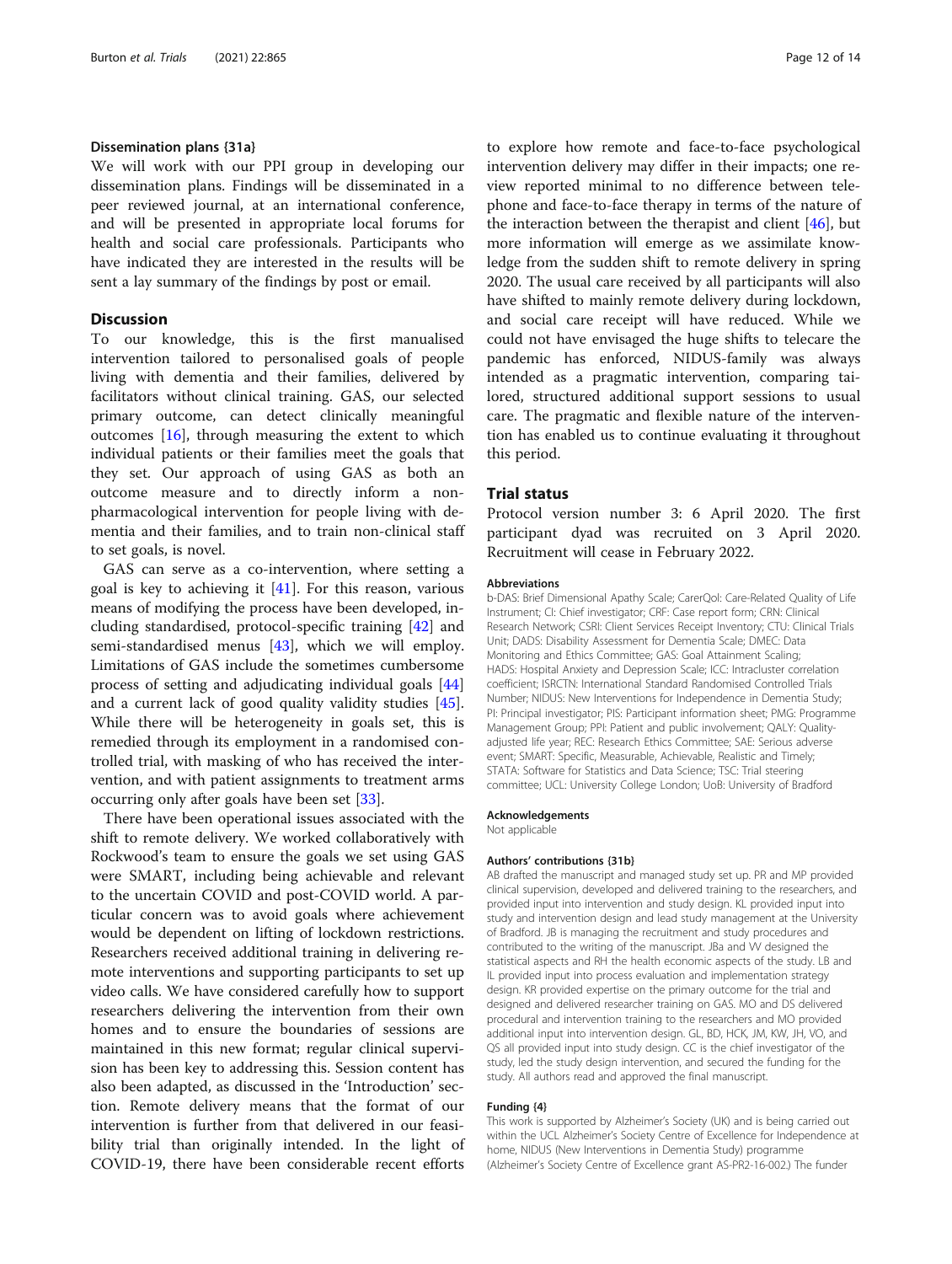<span id="page-12-0"></span>has not taken part in the design of the study, collection, analysis, and interpretation of data nor in writing the manuscript. The study funding has been reviewed by the UCL Joint Research Office and deemed sufficient to cover the requirements of the study. NHS costs will be supported via the Local Clinical Research Network.

#### Availability of data and materials {29}

Not applicable. The manuscript does not contain any data.

#### **Declarations**

#### Ethics approval and consent to participate {24}

The study received ethical approval on 7 January 2020 from the Camden & Kings Cross Research Ethics Committee (REC). Study reference: 19/LO/1667 (with a subsequent amendment (approved 07.04.20 by sponsor) to conduct research processes, including consent and intervention sessions remotely). All participants are required to give written or verbal informed consent to take part in the trial. For people living with dementia who lack capacity to take part, a written consultee declaration form will need to be signed by their family carer for them to participate.

#### Consent for publication {32}

The manuscript does not contain data from any individual person; therefore, this section is not applicable.

#### Competing interests {28}

The authors declare that they have no competing interests

#### Author details

<sup>1</sup>Department of Behavioural Science and Health, University College London, London, UK. <sup>2</sup> Division of Psychiatry, University College London, London, UK.<br><sup>3</sup> Camden and Islington NHS Equadation Trust London, UK. <sup>4</sup>The Contro for Camden and Islington NHS Foundation Trust, London, UK. <sup>4</sup>The Centre for Applied Dementia Studies, University of Bradford, Bradford, UK. <sup>5</sup>Department of Statistical Science, University College London, London, UK. <sup>6</sup>Research Department of Primary Care and Population Health, University College London, London, UK. <sup>7</sup>Faculty of Science and Engineering, Anglia Ruskin University, Cambridge, UK. <sup>8</sup> Division of Geriatric Medicine, Dalhousie University, Halifax, Canada. <sup>9</sup>Alzheimer's Society Research Network Volunteers, London, UK. <sup>10</sup>College of Medicine and Health, University of Exeter, Exeter, UK.<sup>11</sup>National Ageing Research Institute, Royal Melbourne Hospital, Parkville, Victoria, Australia. 12Department of Psychiatry and Behavioral Sciences, UC Davis Health, University of California, California, USA. <sup>13</sup>NIHR Policy Research Unit in Health and Social Care Workforce, King's College London, London, UK. <sup>14</sup>Division of Nursing, School of Health Sciences, City University of London, London, UK. <sup>15</sup>Department of Psychiatry and Behavioral Sciences, Johns Hopkins University, Baltimore, MD, USA.

## Received: 12 April 2021 Accepted: 20 November 2021 Published online: 02 December 2021

#### **References**

- Prince M, Knapp M, Guerchet M, McCrone P, Prina M, Comas-Herrera A, et al. Dementia UK: update. London: Alzheimer's Society; 2014.
- Lord K, Livingston G, Robertson S, Cooper C. How people with dementia and their families decide about moving to a care home and support their needs: development of a decision aid, a qualitative study. BMC Geriatr. 2016;16(1):68. <https://doi.org/10.1186/s12877-016-0242-1>.
- Public Health England. Dementia: applying All our Health. London; 2018. 4. Mittelman MS, Roth DL, Clay OJ, Haley WE. Preserving health of Alzheimer caregivers: impact of a spouse caregiver intervention. Am J Geriatr Psychiatry. 2007;15(9):780–9. [https://doi.org/10.1097/JGP.0b013e31805d858a.](https://doi.org/10.1097/JGP.0b013e31805d858a)
- Samus QM, Johnston D, Black BS, Hess E, Lyman C, Vavilikolanu A, et al. A multidimensional home-based care coordination intervention for elders with memory disorders: the maximizing independence at home (MIND) pilot randomized trial. The American journal of geriatric psychiatry : official journal of the American Association for Geriatric Psychiatry. 2014;22(4):398– 414. [https://doi.org/10.1016/j.jagp.2013.12.175.](https://doi.org/10.1016/j.jagp.2013.12.175)
- 6. Herat-Gunaratne R, Cooper C, Mukadam N, Rapaport P, Leverton M, Higgs P, et al. "In the Bengali Vocabulary, There Is No Such Word as Care Home": Caring Experiences of UK Bangladeshi and Indian Family Carers of People

Living With Dementia at Home. Gerontologist. 2020;60(2):331–9. [https://doi.](https://doi.org/10.1093/geront/gnz120) [org/10.1093/geront/gnz120](https://doi.org/10.1093/geront/gnz120).

- 7. Rapaport P, Burton A, Leverton M, Herat-Gunaratne R, Beresford-Dent J, Lord K, et al. "I just keep thinking that I don't want to rely on people." a qualitative study of how people living with dementia achieve and maintain independence at home: stakeholder perspectives. BMC Geriatr. 2020;20(1):5.
- Lord K, Beresford-Dent J, Rapaport P, Burton A, Leverton M, Walters K, et al. Developing the New Interventions for independence in Dementia Study (NIDUS) theoretical model for supporting people to live well with dementia at home for longer: a systematic review of theoretical models and Randomised Controlled Trial evidence. Soc Psychiatry Psychiatr Epidemiol. 2020;55(1):1–14. <https://doi.org/10.1007/s00127-019-01784-w>.
- 9. Orgeta VT, Tujit R, Leung P, Sole E, Verdaguer P, Gould R, et al. Behavioural activation for promoting well-being in mild dementia: feasibility and outcomes of a pilot randomised controlled trial. J Alzheimers Dis. 2019; 72(2):563–74. [https://doi.org/10.3233/JAD-190696.](https://doi.org/10.3233/JAD-190696)
- 10. Livingston G, Barber JA, Kinnunen KM, Webster L, Kyle SD, Cooper C, et al. DREAMS-START (Dementia RElAted Manual for Sleep; STrAtegies for RelaTives) for people with dementia and sleep disturbances: a single-blind feasibility and acceptability randomized controlled trial. International psychogeriatrics / IPA. 2019;31(2):251–65. [https://doi.org/10.1017/S104161](https://doi.org/10.1017/S1041610218000753) [0218000753.](https://doi.org/10.1017/S1041610218000753)
- 11. Livingston G, Barber J, Rapaport P, Knapp M, Griffin M. START (STrAtegies for RelaTives) study: a pragmatic randomised controlled trial to determine the clinical effectiveness and cost-effectiveness of a manual-based coping strategy programme in promoting the mental health of carers of people with dementia. Health Technol Assess. 2014;18(61):1–242. [https://doi.org/1](https://doi.org/10.3310/hta18610) [0.3310/hta18610.](https://doi.org/10.3310/hta18610)
- 12. Hassan SA, Aquirre E, Betz A, Robertson S, Sankhla D, Cooper C. Evaluating the effect of Brainfood groups for people with Mild Cognitive Impairment and mild dementia: a preliminary mixed methodology study. British Journal of Psychiatry Open. 2018;4(4):208–14. [https://doi.org/10.1192/bjo.2018.29.](https://doi.org/10.1192/bjo.2018.29)
- 13. Rapaport PB, Burton A, Cooper C. A mixed-methods feasibility study of a goal-focused manualised intervention to support people with dementia to stay living independently at home with support from family carers: NIDUS (New Interventions for Independence in Dementia Study) Family. Aging Ment Health. 2020;25(8):1463–74. [https://doi.org/10.1080/13607863.2020.1845299.](https://doi.org/10.1080/13607863.2020.1845299)
- 14. Carter D. Fix Dementia Care: Homecare report. London: Alzheimer's Society; 2016.
- 15. Giebel CL, Lord K, Cooper C, Shenton J, Cannon J, Pulford D, et al. A UK survey of COVID-19 related social support closures and their effects on older people, people with dementia, and carers. Int J Geriatr Psychiatry. 2020;36(3):393–402. <https://doi.org/10.1002/gps.5434>.
- 16. Shabbir SH, Sanders AE. Clinical significance in dementia research: a review of the literature. Am J Alzheimers Dis Other Demen. 2014;29(6):492–7. [https://doi.org/10.1177/1533317514522539.](https://doi.org/10.1177/1533317514522539)
- 17. Boots LM, de Vugt ME, Smeets CM, Kempen GI, Verhey FR. Implementation of the blended care self-management program for caregivers of people with early-stage dementia (Partner in Balance): process evaluation of a randomized controlled trial. J Med Internet Res. 2017;19(12):e423. [https://](https://doi.org/10.2196/jmir.7666) [doi.org/10.2196/jmir.7666.](https://doi.org/10.2196/jmir.7666)
- 18. Chew J, Chong MS, Fong YL, Tay L. Outcomes of a multimodal cognitive and physical rehabilitation program for persons with mild dementia and their caregivers: a goal-oriented approach. Clin Interv Aging. 2015;10:1687– 94. <https://doi.org/10.2147/CIA.S93914>.
- 19. Jennings LA, Ramirez KD, Hays RD, Wenger NS, Reuben DB. Personalized goal attainment in dementia care: measuring what persons with dementia and their caregivers want. J Am Geriatr Soc. 2018;66(11):2120-7. [https://doi.](https://doi.org/10.1111/jgs.15541) [org/10.1111/jgs.15541](https://doi.org/10.1111/jgs.15541).
- 20. Leroi I, Atkinson R, Overshott R. Memantine improves goal attainment and reduces caregiver burden in Parkinson's disease with dementia. Int J Geriatr Psychiatry. 2014;29(9):899–905. [https://doi.org/10.1002/gps.4077.](https://doi.org/10.1002/gps.4077)
- 21. Rockwood K, Fay S, Song X, MacKnight C, Gorman M. Video-imaging synthesis of treating Alzheimer's disease I. Attainment of treatment goals by people with Alzheimer's disease receiving galantamine: a randomized controlled trial. CMAJ. 2006;174(8):1099–105. [https://doi.org/10.1503/cmaj.051432.](https://doi.org/10.1503/cmaj.051432)
- 22. Rockwood K, Howlett S, Stadnyk K, Carver D, Powell C, Stolee P. Responsiveness of goal attainment scaling in a randomized controlled trial of comprehensive geriatric assessment. J Clin Epidemiol. 2003;56(8):736–43. [https://doi.org/10.1016/S0895-4356\(03\)00132-X](https://doi.org/10.1016/S0895-4356(03)00132-X).